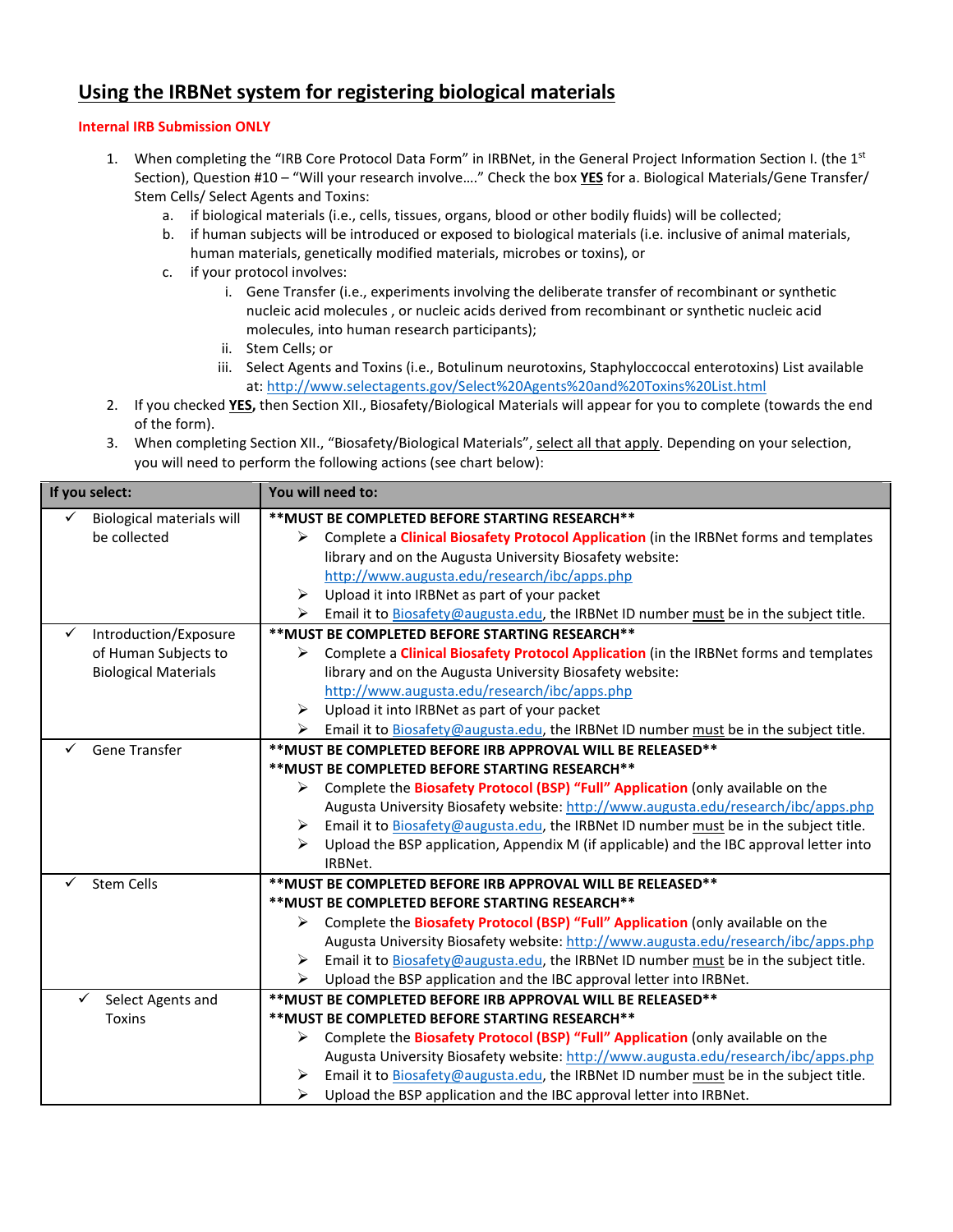### **External IRB Submission (i.e. NCI, WIRB, Chesapeake)**

Complete the Biological Safety section of the External IRB Initial Submission Form. Complete the Clinical Biosafety Protocol or the regular Biosafety Protocol Application (based on the chart above) and submit it to the Biosafety Office, [Biosafety@augusta.edu.](mailto:Biosafety@augusta.edu)

**TOCONL** 

### **Where to find the Clinical Biosafety Protocol Application and the Biosafety "Full" Protocol Application**

1. The Clinical Biosafety Protocol Application can be found in IRBNet **USER PROFILE** 



2. The Clinical Biosafety Protocol Application AND The Biosafety Protocol "Full" Application can be found on the Biosafety Office website[: http://www.augusta.edu/services/ehs/biosafe/](http://www.augusta.edu/services/ehs/biosafe/)



#### **Quick Links**

**Frequently Asked Questions** 

**Applications/Forms** 

**Institutional Biosafety** Committee (IBC)

Biosafety for Clinical Research (coming soon)

#### **Resources**

- **Institutional Animal Care and** Use Committee (IACUC)
- **Institutional Review Board (IRB)** Office
- **Division of Sponsored Program**

Home » Services » Environmental Health and Safety » Biological Safety Office » Biological Safety | Environ

## Biological Safety Office | Environmental Health and Safety Division

#### The Georgia Regents University (GRU) Biological Safety Office serves four missions:

- · Promote health and safety practices governing all personnel working with biological materials in basic and clinical research and/or teaching activities.
- · Maintain and improve the GRU Biological Safety Program to promote the research, clinical and educational missions of the University.
- . Maintain compliance with Federal, State and Local Regulations and Guidelines, GRU policies and industry standards related to Biological Safety.
- . Serve as the Administrative and Compliance Office for the Institutional Biosafety Committee  $(IBC)$
- 3. The Clinical Biosafety Protocol Application AND The Biosafety Protocol "Full" Application can be found on the Institutional Biosafety Committee website[: http://www.augusta.edu/research/ibc/apps.php](http://www.augusta.edu/research/ibc/apps.php)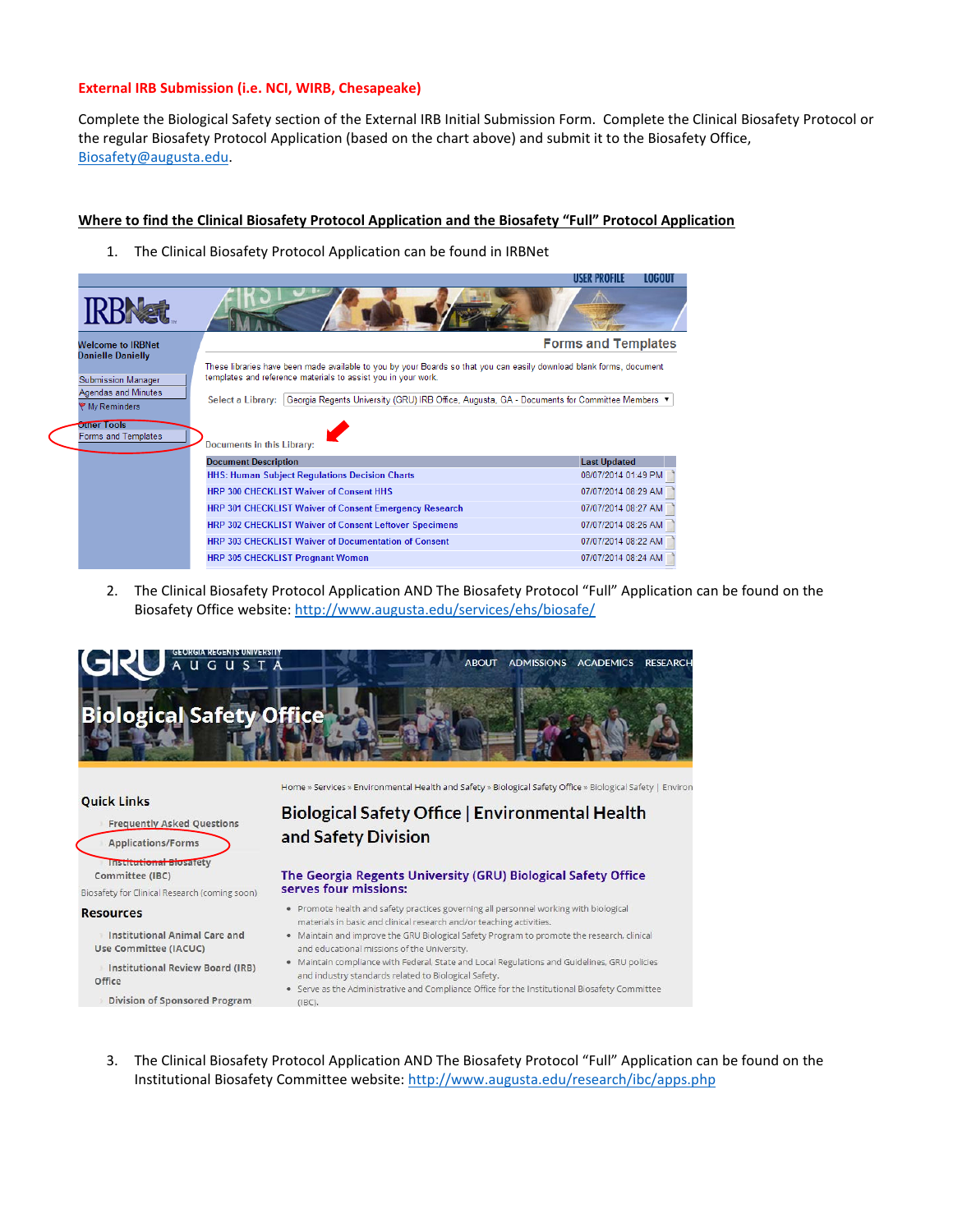

Home » Research » IBC » About the Institutional Biosafety Committee (IBC)

#### **Quick Links**

- **IBC Home**
- **IBC Policy**
- **IBC Procedures**
- **IBC Member List**

**Frequently Asked Questions** 

**Applications and Forms** 

**Resources** 

# About the Institutional Biosafety Committee  $(IBC)$



## **Clinical Biosafety Protocol Processing by the Biosafety Office**

- When the Biosafety Office receives your **Clinical Biosafety Protocol Application**, there will be two tracks for processing:
	- 1. Administrative approval Expedited for minor changes, low risk agents/procedures
	- 2. Review by the Clinical Subcommittee of the Institutional Biosafety Committee (IBC) 5-7 business days for higher risks agents/procedures
- If you are required to submit a **Biosafety Protocol** "**Full" Application** (because you selected Gene Transfer, Stem Cells or Select Agents and Toxins), there will be two tracks for processing:
	- 1. Review by the Clinical Subcommittee of the Institutional Biosafety Committee (IBC) 5-7 business days for Stem Cells and use of Select Agents and Toxins
	- 2. Review by the Full Institutional Biosafety Committee (IBC) during a convened meeting 4-6 working weeks for Gene Transfer or any Subcommittee Protocol that has been referred for Full Committee review.

## **\*\*To be on the agenda for that month's meeting, protocols must be received by the 1st of the month\*\***

• Current Umbrella Biosafety Protocol Holders – The concept of an "Umbrella Protocol" will no longer exist. Each PI or designee (i.e. coordinator) will be responsible for submitting a Clinical Biosafety Protocol for each study that is submitted in the IRBNet system. Study titles will no longer be added to an umbrella protocol by submitting an amendment to the Biosafety Office. Each study will need to have an accompanying Clinical Biosafety Protocol. The PI will be assigned a BSP Number that is unique to them. Each Clinical Biosafety Protocol submitted will be linked to that number. PIs who currently oversee Umbrella Protocols will retain their current BSP number, whereas PIs who have studies listed under an Umbrella Protocol will acquire a new number.